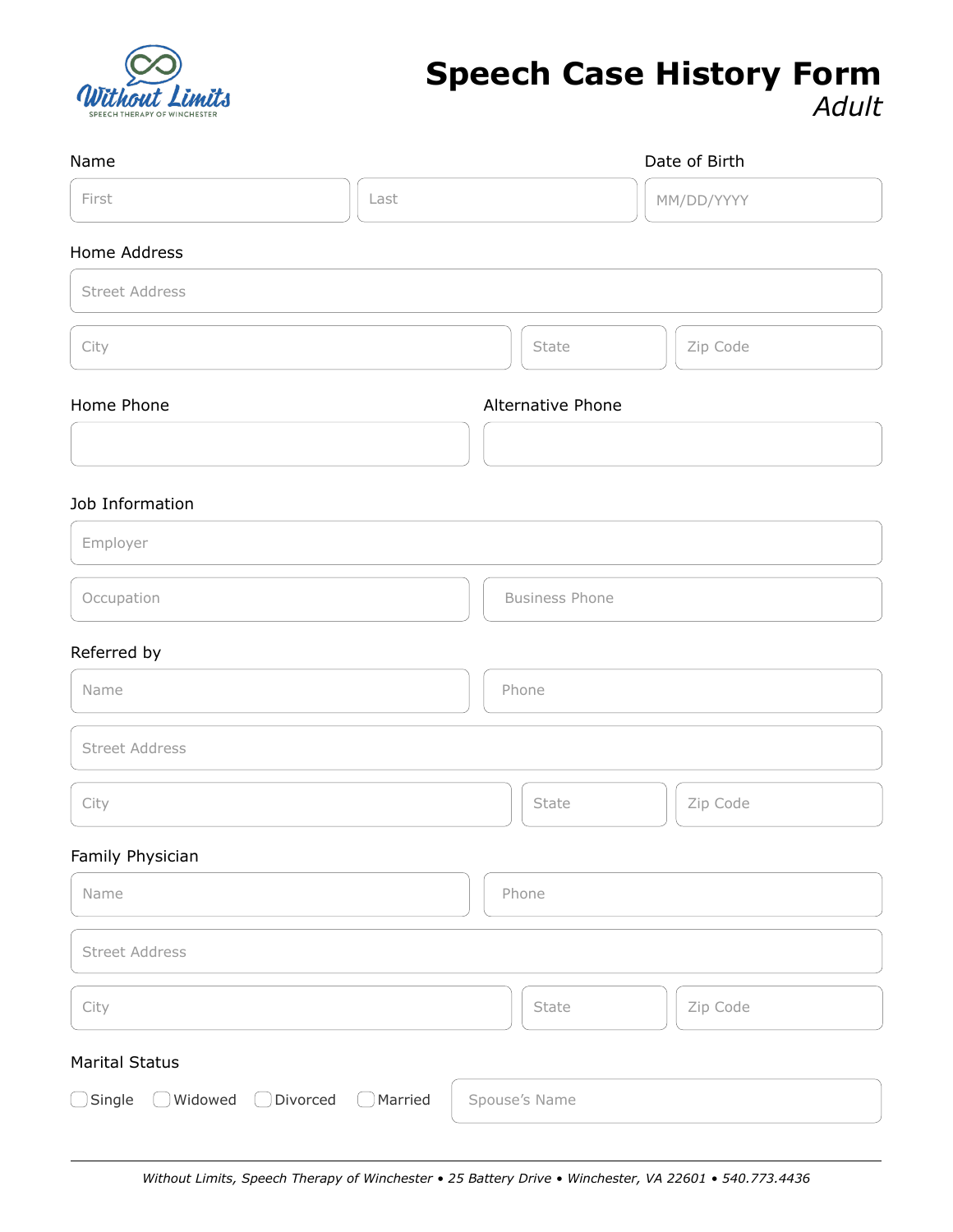#### Children

| Name | Gender | Age |
|------|--------|-----|
| Name | Gender | Age |
| Name | Gender | Age |

#### Who lives in the Home?

What language(s) do you speak? Which is your dominant language?

What was the highest grade, diploma or degree you earned?

## **GENERAL INFORMATION**

Describe your speech-language problem.

What do you think may have caused the problem?

| Has the problem changed since it was first noticed? |  |  |
|-----------------------------------------------------|--|--|
| If yes, please describe below:                      |  |  |

◯ Yes ◯ No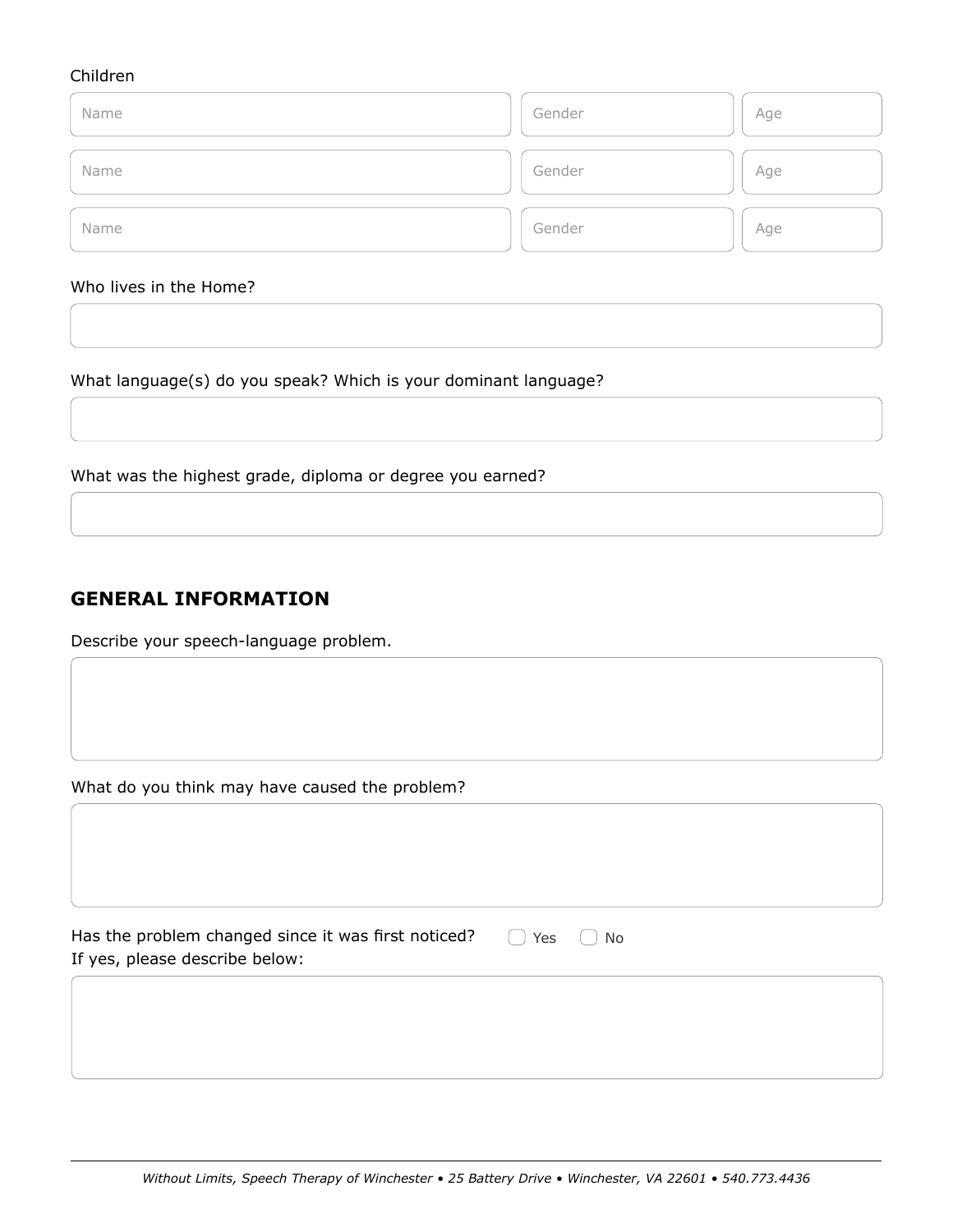| Have you seen any other speech-language specialist? $\bigcap$ Yes $\bigcap$ No |  |  |
|--------------------------------------------------------------------------------|--|--|
| If yes, for when and how long?                                                 |  |  |

What were their conclusions or suggestions?

| Have you received any speech therapy while homebound?<br>Yes<br>No                                                                                                                                                   |            |  |
|----------------------------------------------------------------------------------------------------------------------------------------------------------------------------------------------------------------------|------------|--|
| Have you seen any other specialists (physicians, audiologists, psychologists,<br>neurologists, etc)? If yes, indicate the type of specialist, when you were seen<br>and the specialist's conclusions or suggestions. | Yes<br>No. |  |
|                                                                                                                                                                                                                      |            |  |

| Are there any other speech, language or hearing problems in your family? | $\bigcap$ Yes $\bigcap$ No |  |
|--------------------------------------------------------------------------|----------------------------|--|
| If yes, please describe:                                                 |                            |  |

#### **MEDICAL HISTORY**

Provide the approximate ages at which YOU suffered the following illnesses and/or conditions:

| Allergies       | Ear Infections      | Influenza      | Pneumonia        |
|-----------------|---------------------|----------------|------------------|
| Asthma          | Encephalitis        | Mastoiditis    | <b>Seizures</b>  |
| Colds           | Headaches           | Meningitis     | <b>Sinusitis</b> |
| <b>Dizzines</b> | <b>Hearing Loss</b> | Noise Exposure | Tinnitus         |
| Draining Ear    | High Fever          | Otosclerosis   | Other            |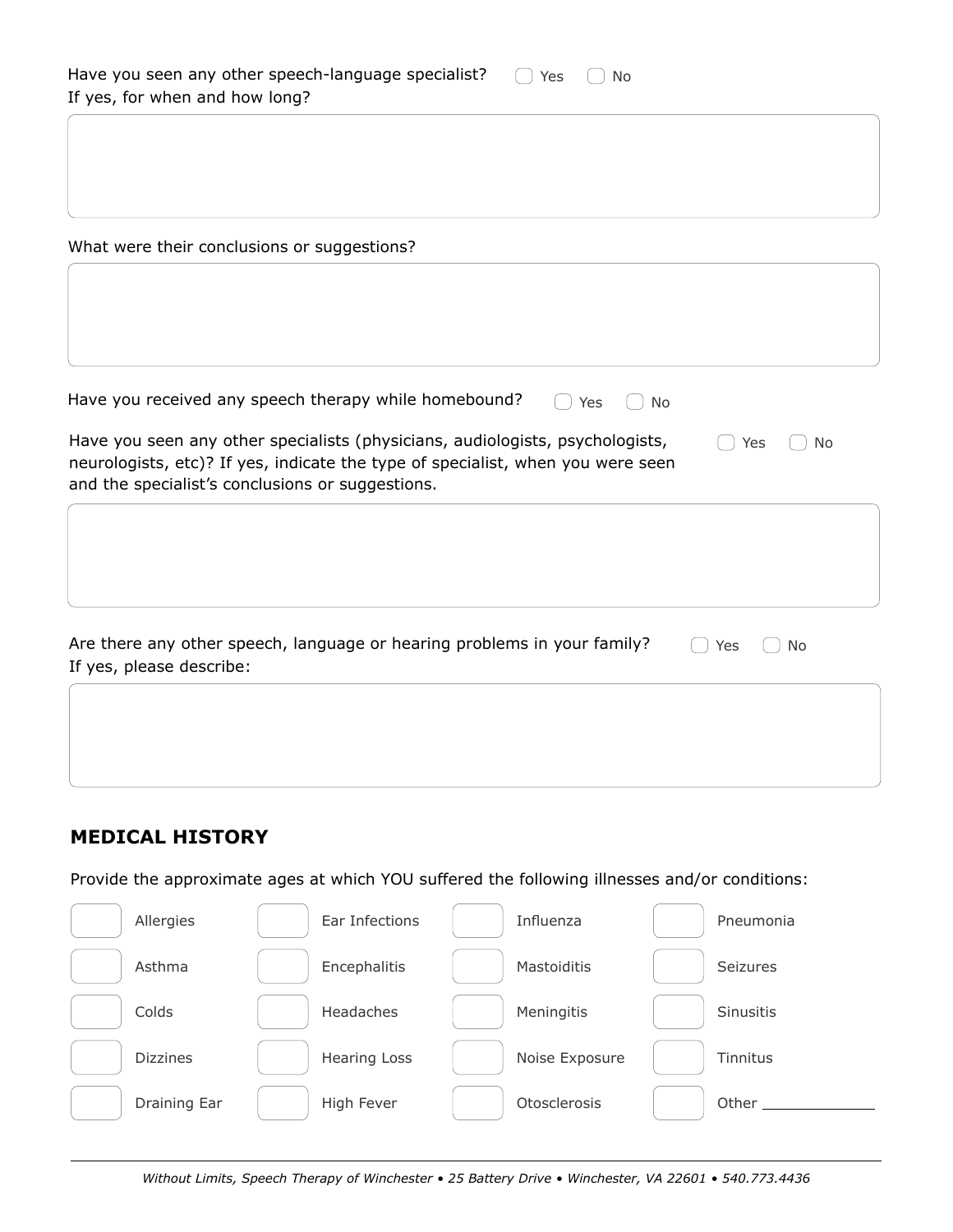| Do you have any eating or swallowing difficulties? | $\bigcap$ Yes $\bigcap$ No |  |  |
|----------------------------------------------------|----------------------------|--|--|
| If yes, please describe:                           |                            |  |  |

List all medications you are taking:

Are you having any negative reactions to these medication? If yes, please describe: ◯ Yes ◯ No

Describe any major surgeries, operations or hospitalizations and when they occurred:

Describe any major accidents and when they occurred: